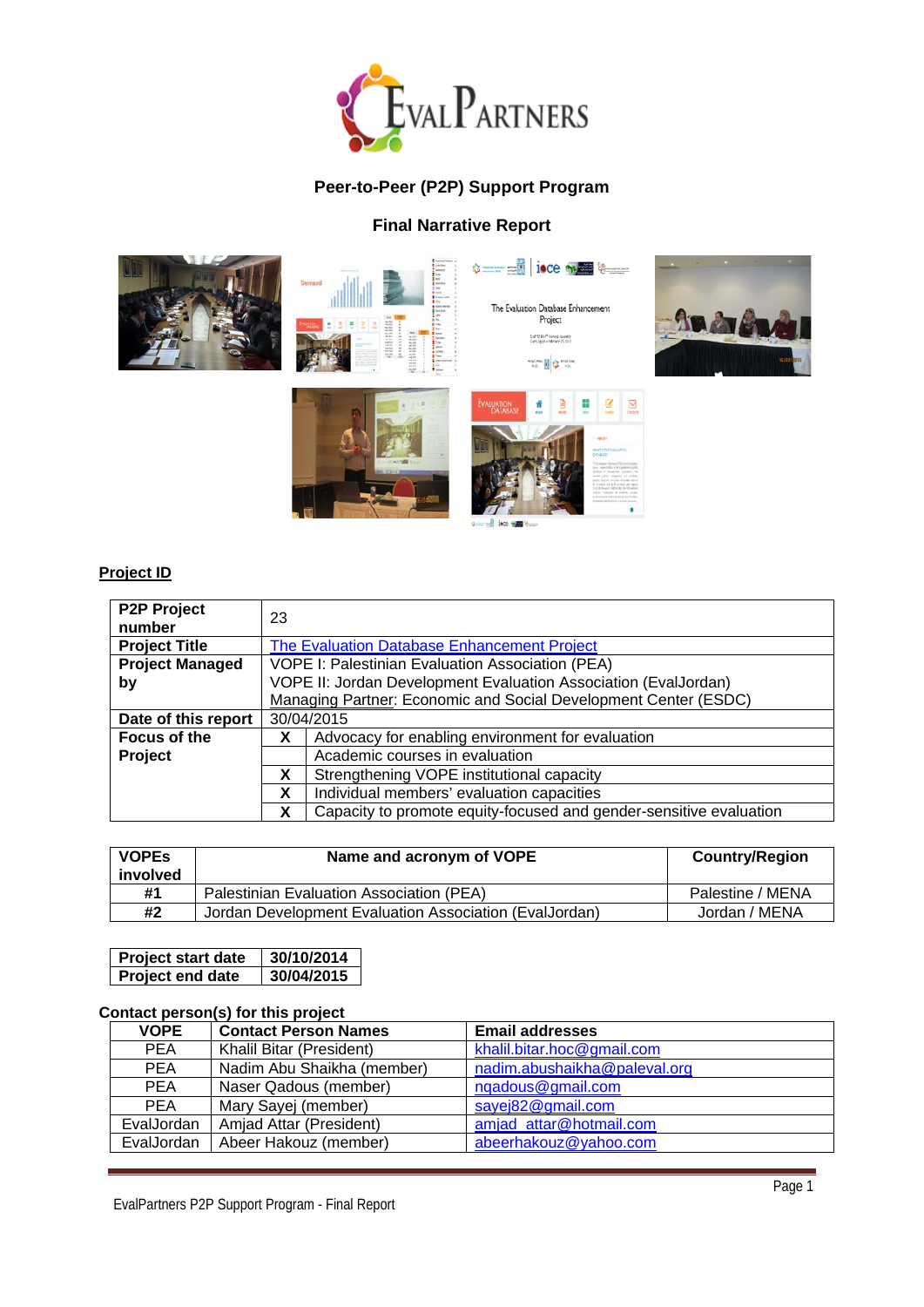# **1. What was the purpose of the project? What did the project plan to achieve and how?** *(Brief*

*description of the project, max 100 words).* The project aimed to enhance the first global evaluation database [website: [www.evaluationdatabase.com\]](http://www.evaluationdatabase.com/), which was initially developed by the PEA, and to promote and enhance cooperation between members of the newly founded sister VOPEs, PEA and EvalJordan. The project also aimed to strengthen the evaluation capacities of members of the two VOPEs and enhance the "evaluation environment" in both countries through building and improving the available data and knowledge on evaluation.

#### **2. Did the project achieve what it planned to achieve? Yes, fully / partially / unfortunately, no.** Yes, partially.

#### **2.a. Please comment on degree of achievement:[1](#page-1-0)**

Most of the planned activities were carried out successfully, including:

- Enhancing the evaluation database website and improving its features and design based on the recommendations of members of both VOPEs. This was achieved through hiring a professional website designer who originally designed the website before the project started. Several team members worked closely with the designer translating the overall team recommendations and enhancing the website features and options
- Holding a two-day joint workshop in Amman, Jordan during January 2015 with the participation of 14 members from PEA and EvalJordan. The participants of the workshop approved an action plan for the project and agreed on the responsibilities for each team member or group of members. Additionally, during the workshop the two VOPEs also agreed to establish a permanent working group, which is planned to continue after the project has ended
- Holding two workshops in Palestine including launching the website, one in February and another in April, 2015 with the participation of members of the PEA from both the West Bank and Gaza **Strip**

Despite this success, a few important planned activities have not been achieved, including:

- Adding all contents to the website (i.e. evaluation reports, journal articles, etc.). While much contents have been collected and gathered by all team members from the two VOPEs, it was difficult to add these contents to the website because it was under revision and programming needed time before we can upload all contents. This will be done after the project has ended as the website is now up and running
- It was unfortunate that team members from EvalJordan were not able to visit Palestine to hold the second joint planned workshop due to visa complications. Moreover, EvalJordan was not able to hold a launching event before the end of the project date in Jordan

#### **3. Was the project implemented as planned? If there were changes in the planned activities, why they were necessary?**

As mentioned above, most of project activities were implemented as planned except for the second joint workshop and launching event in Jordan. There was no other changes on the planned activities.

#### **4. What are the main lessons learned from the experience of this project that you would like to share with other VOPEs?**

- We became even surer that the networking approach, especially between the two VOPEs, is an essential aspect for the further development of evaluation and building the evaluation capacity in Palestine and Jordan. Our networking approach has included face-to-face meetings and communication through emails, Skype calls, etc. but we also utilised a Dropbox folder were we share the different documents, resources and data to be used in the website. Collective work through networking has arguably increased members' capacity in evaluation through exchanging the evaluation knowledge and resources amongst members and those who are working in the evaluation field in the two countries. This was very rare before the project.
- The time period dedicated to the P2P project is very limited and despite that we asked for a one month no cost extension, there was no enough time to implement some of the planned activities. Moreover, several delays have been experienced during the life of the project caused by the late signing and approval of the agreement and the difficult political and security situation in the region afterwards.
- It proved very difficult to work with a managing partner. For some good intentions on the managing partner side, which are related to transparency and assuring the best financial

 $\overline{a}$ 

<span id="page-1-0"></span><sup>1</sup> Please limit your responses to this and other questions to no more than 500 words each.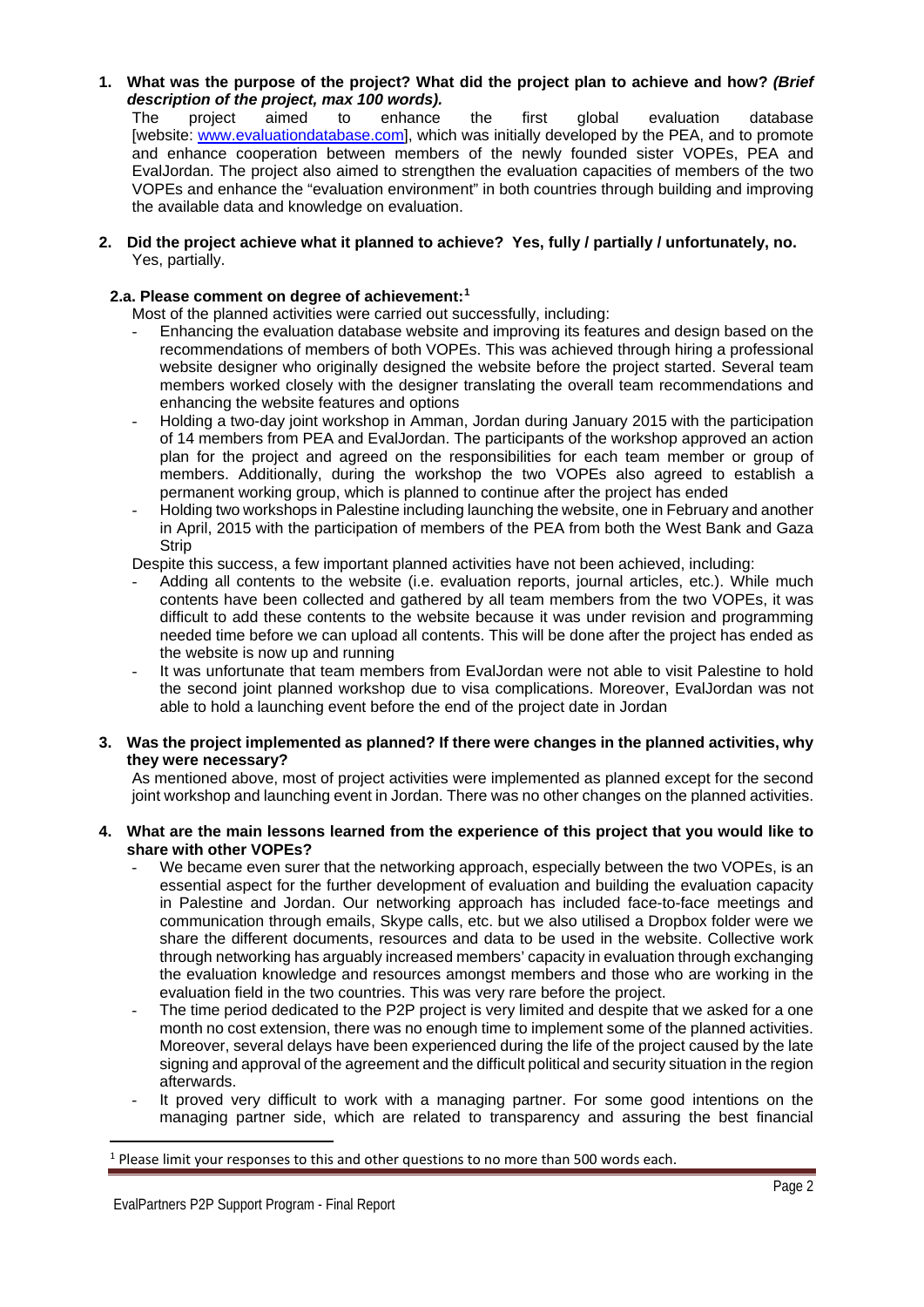measures, many difficulties were faced by the project team to implement some of the activities due to inflexibility and short life of the project. Indeed the project team is returning some of the funds to the IOCE although it is much needed now but due to the limitation of time and procedures the project team just could not use these funds. If to apply again for P2P funding, it seems to us that it is much better not to have a managing partner at all, or not apply in the first place for such funding because so much efforts are spent from members go wasted unfortunately given the inflexible and difficult setting.

**5. Are there plans to continue or expand collaboration started under the project? If so, please describe.**

Members of the two VOPEs are eager to continue the significant cooperation initiated during the project and to strengthen the network we already started. One important way to achieve this is seen through enhancing the database, which both VOPEs believe it is much needed in Palestine, Jordan and globally. But, we also intend to continue creating more resources and opportunities for enhancing the evaluation capacity and culture in both Palestine and Jordan. Furthermore, the two VOPEs will continue to invest in the joint coordination group recently established and perhaps find more funding to jointly work on issues of concern to the two VOPEs, e.g. member capacity building. In fact, we decided to conduct a needs assessment study to define needs in this area and to determine the suitable interventions during our future work.

**6. Please reflect on what aspects of the capacity of the participating VOPEs have changed as a result of project implementation.**

| <b>VOPE 1+2</b>                                                                                                                  | <b>PEA and EvalJordan</b>      |                                                                                                                                                                                                                                                                                                                                                                                                                                             |
|----------------------------------------------------------------------------------------------------------------------------------|--------------------------------|---------------------------------------------------------------------------------------------------------------------------------------------------------------------------------------------------------------------------------------------------------------------------------------------------------------------------------------------------------------------------------------------------------------------------------------------|
| <b>Aspect of capacity</b>                                                                                                        | <b>Check as</b><br>appropriate | Please provide evidence of the change                                                                                                                                                                                                                                                                                                                                                                                                       |
| Extent of shared vision and motivation<br>within the VOPE Board                                                                  | X                              | The project has allowed for creating sustainable<br>ways of communication between the two VOPE<br>board members and opportunities to share ideas<br>and perspectives. It also created common<br>interests and motivations for development of<br>evaluation in Palestine and Jordan                                                                                                                                                          |
| Extent of translation of the VOPE<br>Board vision into VOPE strategic<br>documents and communication<br>materials                |                                |                                                                                                                                                                                                                                                                                                                                                                                                                                             |
| Attractiveness of the VOPE Board<br>vision to regular VOPE members                                                               | X                              | PEA and EvalJordan members were much<br>involved in all aspects of the project and became<br>much more aware of the vision of the two VOPEs<br>and hence many expressed that they are now<br>much more knowledgeable and committed to<br>these visions                                                                                                                                                                                      |
| Extent of specialized knowledge and<br>skills of VOPE Board members and<br>paid staff in the areas related to VOPE<br>management | X                              | Regular and Board members of the two VOPEs<br>have gained important skills and knowledge<br>related to the management of such joint project.<br>They played important roles in planning, data<br>collection, implementing the different activities<br>communicating<br>with<br>the<br>evaluation<br>and<br>communities in both countries                                                                                                    |
| Extent of translation of this knowledge<br>into operational documentation (e.g.<br>policies, annual work plans)                  | X                              | Joint work plan and the website                                                                                                                                                                                                                                                                                                                                                                                                             |
| Strengths of social connections<br>between VOPE Board members and<br>between Board members and paid<br>staff                     | X                              | Project activities have significantly increased<br>cooperation and connections among regular and<br>Board members of each VOPE and with regular<br>and board members of the sister VOPE. Most<br>members are now frequently cooperating and<br>communicating through different tools that did<br>not exist before. Additionally, several members<br>have reported jointly working on several<br>evaluation<br>projects<br>frequently<br>and |